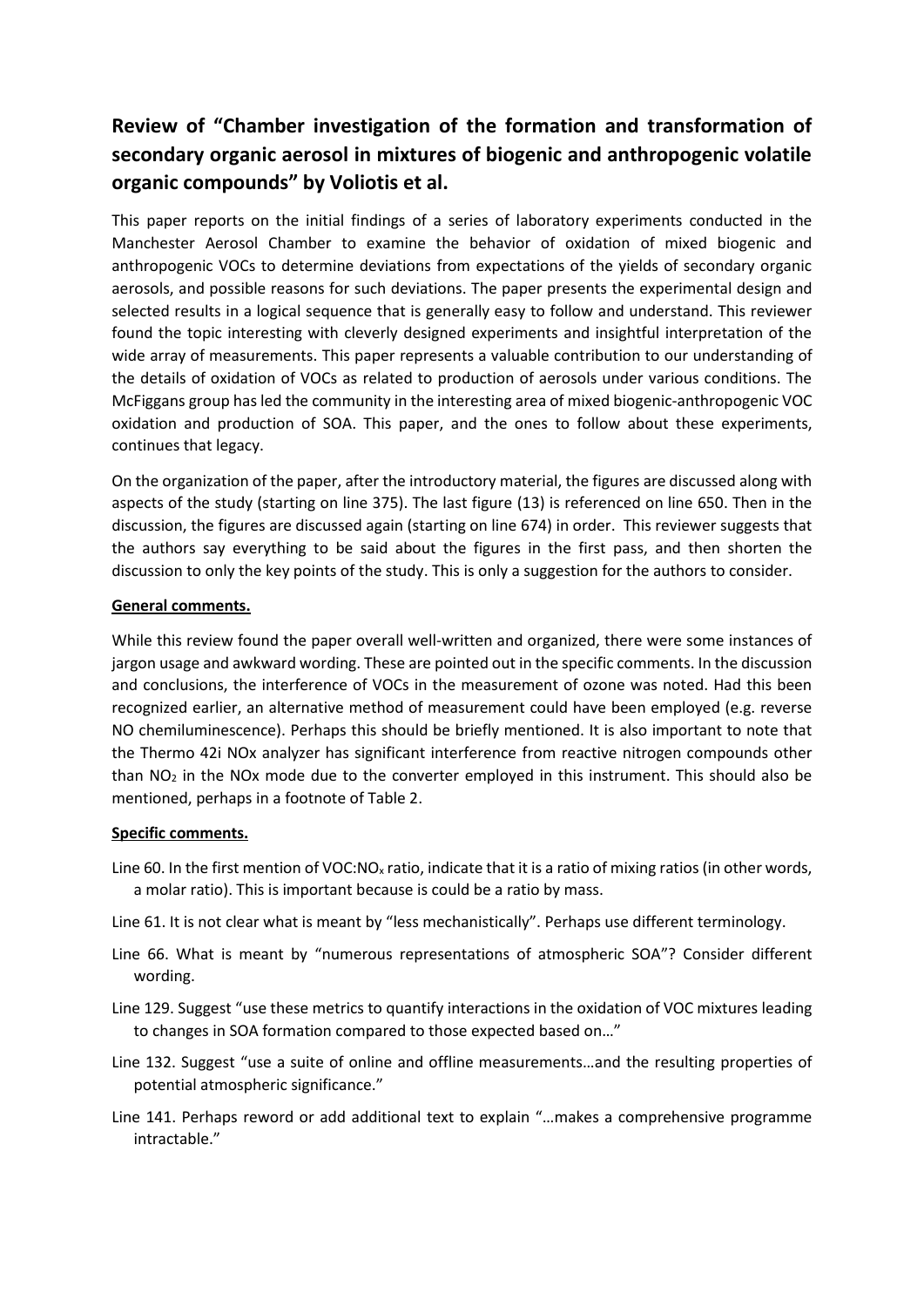- Line 151-2. Suggest "…study of a random mixture is expected to yield novel, but complex results. Thus, care is required to fully interpret information from such studies." …or something similar.
- Line 159-160. This reviewer is not convinced that it is established how  $NO<sub>x</sub>$  affects SOA formation yields dramatically. While some studies have shown this, others are less convincing. It is not even obvious what the slope of the yield versus  $NO<sub>x</sub>$  function is. Suggest softening this assertion.
- Line 162. The sentence that begins "Truly low  $NO<sub>x</sub>$  regimes do not occur widely in the ambient atmosphere..." could certainly elicit discussion. It depends on the definition of "low NO<sub>x</sub>" and "widely", which have not been presented here. There are certainly remote regions where the  $NO<sub>x</sub>$ is very low (10s of pptv), but it probably is hard to argue that such locations are widespread. Suggest softening this assertion. Since the use of low and moderate  $NO<sub>x</sub>$  levels are used in the paper, perhaps somewhere consider quantifying what is meant by these descriptors.
- Line 182. Suggest changing "…sort of atmosphere that…" to something else that is clearer, such as "…level and mixture of atmospheric components that are employed to approximately represent a given atmospheric situation."
- Line 188. Several places in this paper use future tense, when present tense is more appropriate. This is one of those places. Suggest "…of the current approach is of considerable interest."
- Line 196. The use of ammonium sulfate particles is mentioned and justified, but the reason for this particular choice is not mentioned. Perhaps include a bit more information.
- Line 203. Suggest "Ammonium sulphate solutions are nebulized into…".
- Line 210. Table 2 is referenced here, before Table 1. Suggest renumbering and reordering the tables. It is stated that the measurements are "state-of-the-science". While this is true for some of the instruments, it is not universally true. Suggest rewording this sentence.
- Line 211. Time resolution of the measurements is mentioned. Perhaps include the time resolution or integration time in the instrument table.
- Line 215. It is a little unclear what is meant by "collection of sufficient mass" in this context. Perhaps add a few words to indicate that the detection limits for aerosol components are enhanced by maximized the total mass of aerosol collected.
- Line 234. It is not clear what is meant by "…throughout the photochemistry…". Suggest rewording.
- Line 236. Suggest rewording "…characterization of the transformations of the oxidation products…". The oxidation products are the result of oxidant attack on the primary VOCs, perhaps in multiple generations, so oxidation products can be oxidized, but it is not clear what the point is here.
- Line 237. It is unusual to use the term "payload" for instruments used in a ground based laboratory or field study. It is usually reserved for aircraft studies. Suggest using "suite" or some other term.
- Line 251. Suggest "The biogenic VOCs that were chosen were  $\alpha$ -pinene and isoprene..."
- Line 256. Suggest "This means that the initial amounts are added in a  $\alpha$ -pinene : isoprene : o-cresol ratio of 309 : 164: 400 based…".
- Line 266-7. Suggest rewording this sentence. This appears to be a disjoint collection of sentence fragments. It might be easily fixed by a couple of transition words.
- Line 273. Change to present tense: "non-linearity leads to changes in the…".
- Line 277. Could eliminate the word "Ambient…".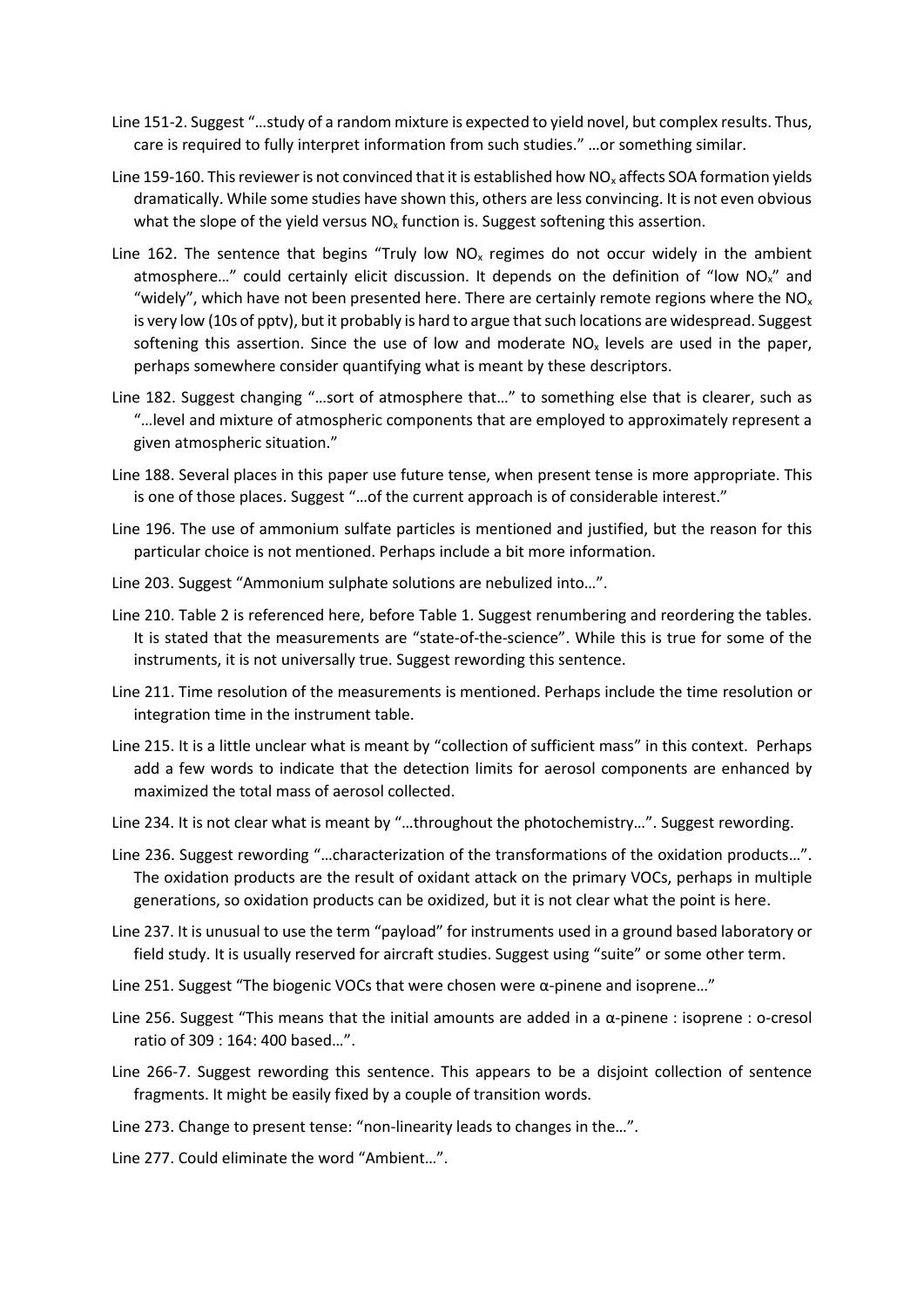Line 287. Suggest "…mimic a specific atmospheric region, but more to explore…".

- Line 289. I'm not sure what is mean by "neutral seed experiments". Suggest rewording.
- Line 290. Suggest "…particularly acid catalysed reactions."
- Line 298. Suggest replacing "space blanket" with "Mylar film". Also suggest "…homogenise the light intensity throughout the chamber."
- Line 302. Suggest "…transmit light up to 100% above 305 nm."
- Line 318. Suggest "…is conducted using full illumination without the UV filter on the arc lamps and using ppm levels…"
- Line 322. It is not obvious why the term "stock solution" is used and why the concentration is given, since the sentence indicates that the concentration is changed to control the seed concentration. Suggest rewording.
- Line 325. Suggest rewording the phrase to read "…by irradiating the chamber mixture for the selected conditions of VOC and NOx.
- Line 327 and 329. It appears these are almost the same sentence. Suggest eliminating one of them. It is possible that all the text in lines 327-330 could be replaced by "The correction for the interference by o-cresol is determined by the ozone instrument signal measured before the experiment began and using the change in o-cresol concentration determined by the CIMS instrument."
- Line 345. Suggest beginning this sentence with "The instrumentation includes: a high-resolution…"
- Line 351. Suggest "…of the online instrumentation was changed after several hours of reaction to cycle…"
- Line 353. Suggest "…Table 2 provides the list of instrumentation…". Also change table number as per previous suggestion.
- Line 357. Suggest adding more detail about the "actinometry and off-gassing experiments". At least say what parameters were determined, and maybe briefly describe how they are done. Also include references as appropriate.
- Line 362. Suggest "... in the MAC forms  $O_3$  which rapidly establishes the photostationary state...".
- Line 367. It seems that the phrase "at a given OH" could be removed. If there is isoreactivity, then it doesn't matter what the OH is, correct?
- Line 369. Suggest "…concentration), in practice the loss rate of each VOC…"
- Line 371-3. The formation of HONO on chamber walls and release to the gas phase is well-known and has been studied for a long time. Suggest a more recent reference and perhaps a bit more discussion for those readers that might not be familiar with this issue.
- Line 379. Figure 1 x-axis label. Suggest something like "Illumination time (h)".
- Lines 382-395. With the discussion of the photostationary state and the Leighton ratio, in principle you could calculate the HO<sub>2</sub>+RO<sub>2</sub> concentration that explains the observed ratio. Not discussed were the instances where the ratio is observed to be less that unity. Suggest adding some text to expand this discussion, or alternatively to eliminate the topic completely.
- Line 420. Suggest "…not all VOC were consumed…". This is because VOC is plural. This reviewer prefers VOC for singular and VOCs for plural, but this is not widely accepted.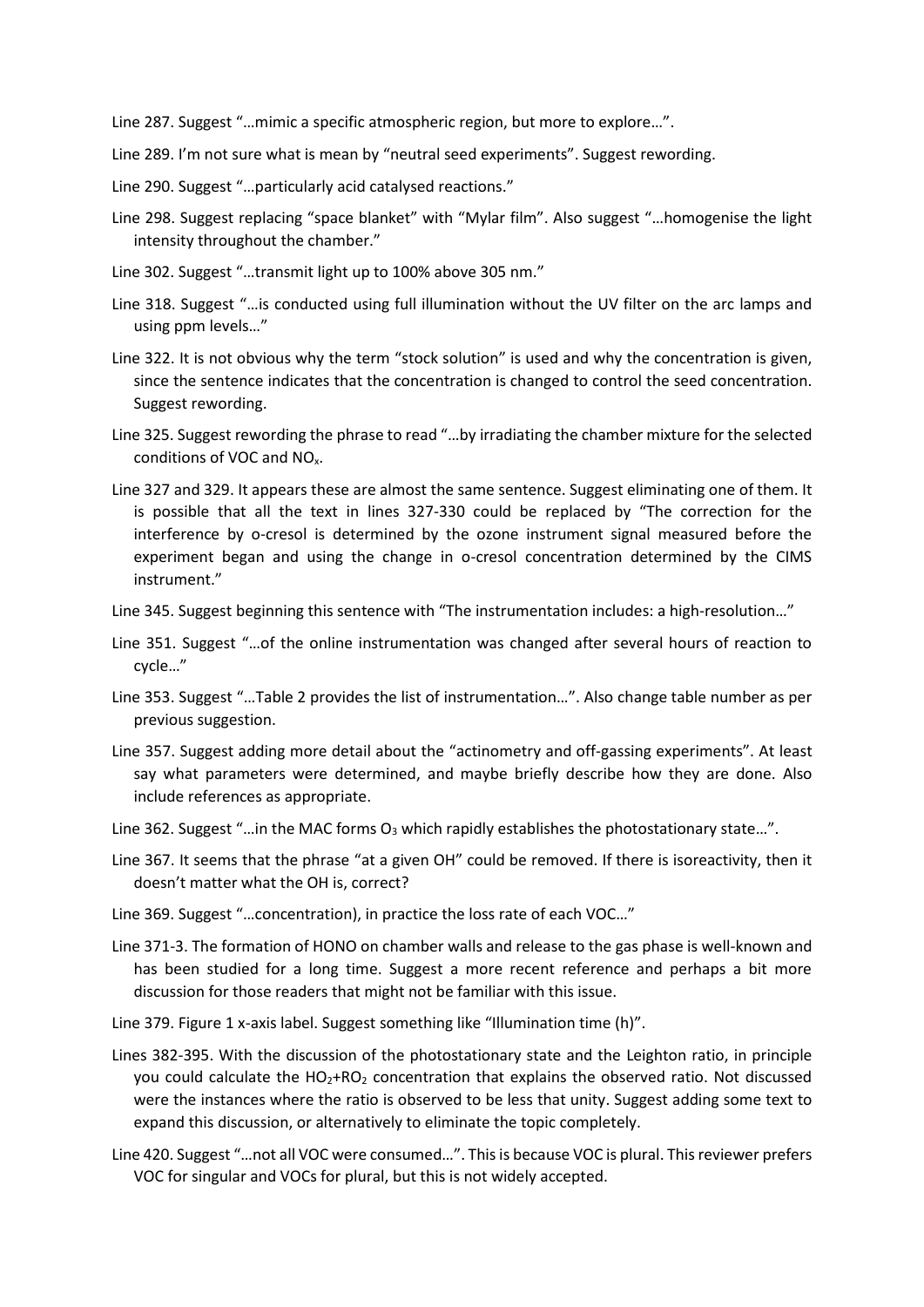Line 431. Suggest "The same colour scheme as in Figure 2 is used."

- Lines 440-1 and 443. The terms "particle mass" and "SOA particle mass" are used interchangeably in the first sentence, but this is not strictly correct. It is not really necessary to include "particle" with SOA, since SOA includes "aerosol". "SOA mass" should suffice in this discussion. Note that "particle mass" and "SOA particle mass" are used incorrectly (meant to mean SOA mass, but strictly meaning total aerosol mass) throughout page 18 (and Figure 4 caption), and perhaps elsewhere in the paper. Please search for this term and correct its usage.
- Lines 443-444. It is difficult to see that that this sentence is a list of possible alternatives for calculation of yields. Perhaps number (1, 2, 3) of add a letter (a, b, c) to the various options, or change the wording of the first part to indicate that various options are coming in the rest of the sentence, for example "…the yield is reported as a single number that could be calculated from data at various times in an experiment, including at maximum SO2 mass, …"
- Line 480. The term "referenced" is used, but perhaps "compared" would be better. This applies at many places in the paper.
- Line 481-481. The nomenclature for the various yield calculations can make the sentence grammar confusing. This sentence is an example. The use of "yield at maximum mass" might be better with a symbol (such as  $Y_{MM}$ ) which is defined somewhere and then used in the discussion. Likewise with the other types of yield calculations (e.g.  $Y_{MVC}$ ).
- Line 482. Suggest "The uncertainties in SOA mass yields were calculated by…". Also, this implies the uncertainties shown in Table 3 are 1σ, but this is not explicitly stated.
- Table 3. In an earlier table, a "-" indicated missing data. What does it mean in this table?
- Line 485. In this sentence "organic mass" is used to mean "SOA mass". Suggest being consistent in the terminology throughout the paper. Also, this sentence is confusing, because it apparently refers to equation (4), but equation (3) is shown first. Suggest reordering the text and equations to make things clearer. The symbols in both equations need to be defined. The term "additively combining" means simply that the predicted yield is the mass of SOA for each component determined from the single VOC experiments at the same amount of VOC reacted divided by the sum of the amounts of each VOC that reacted. It may be that the sentence in line 485-6 is meant to say this, but it is a bit confusing. Consider rewording.
- Line 490-3. This sentence is also confusing. Are the two-product fits referred to from equation 3? Perhaps more information is needed to clarify this sentence. Also, the term "particle mass" is used again.
- Line 528. It is not clear what is meant by "decremental decay" in this context.
- Page 23. There are several instances of "particle mass" on this page.
- Line 539. Suggest "Measured (15% error) and reconstructed decays of (a) isoprene and (b)  $\alpha$ -pinene in…".
- Line 540. Suggest "In each case, the initial decay of the VOC due to reaction with ozone was calculated based on the initial concentrations of  $O_3$  and the VOC along with the appropriate reaction rate coefficient."
- Line 548-549. Suggest "…yields owing to the differences in the tendencies of oxidation products from reaction with different oxidants to condense."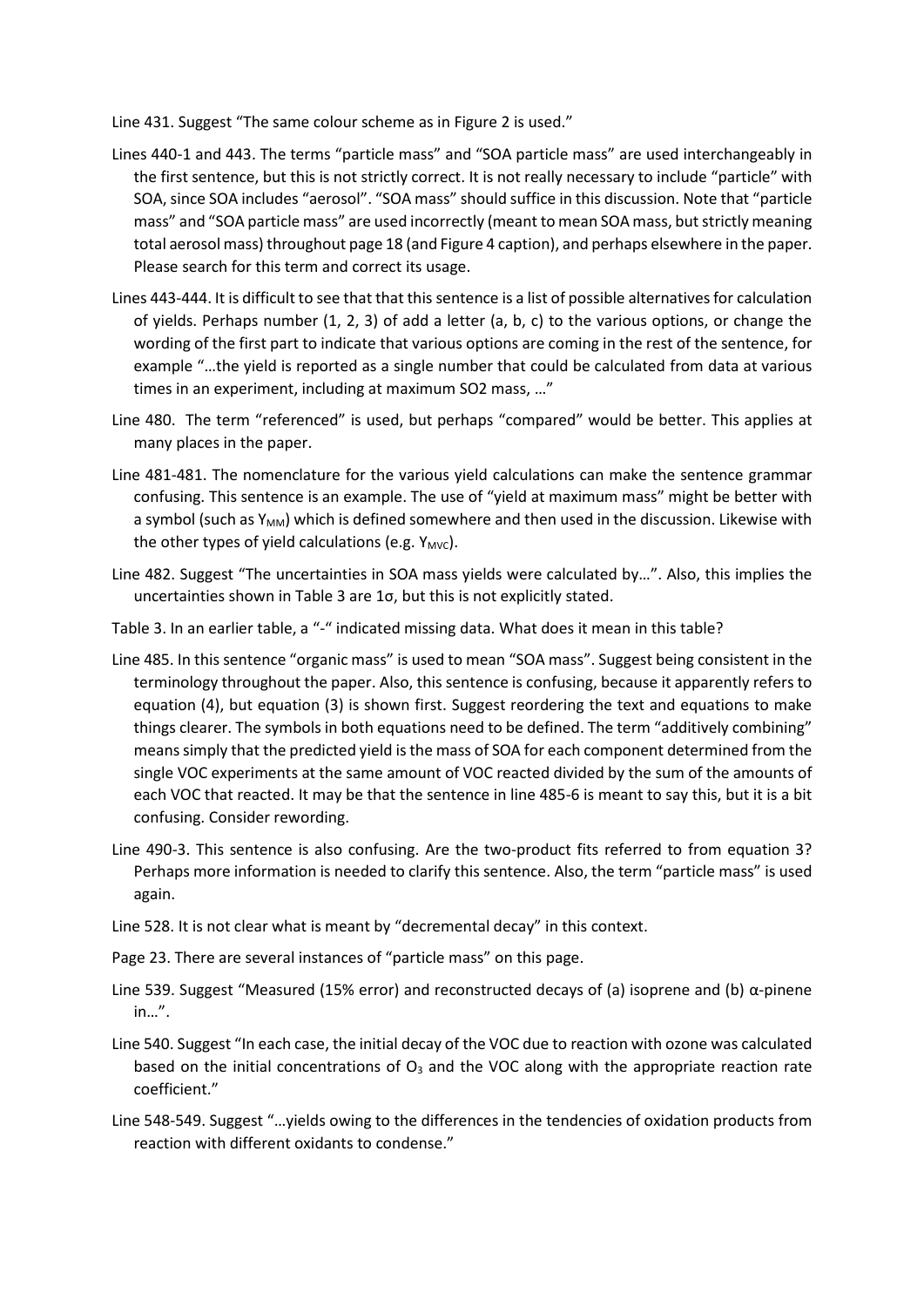Line 551. Suggest "...AMS total signal at m/z values of 44 ( $f_{44}$ ) and 43 ( $f_{43}$ ) to represent more or less oxygenated contributions, respectively, to the SOA mass."

Line 554. Suggest "…in all systems explored in this study."

Line 564. It is not clear what is meant by "…more oxidized and higher…". Suggest rewording.

- Line 576. Suggest "A more thorough study of the aerosol composition using analysis of the high resolution AMS is data is the…". Not all readers will be familiar with what "high resolution" means in this context, so somewhere define that it is high mass resolution (as opposed to high time resolution or some other type).
- Line 587. Suggest "…and mixed α-pinene / o-cresol systems…".
- Line 599. Suggest defining "-ve" and "+ve" ionization modes here or elsewhere in the paper.
- Line 601. Suggest "…phase reactions cannot be determined from these…".
- Line 606. It may be obvious, but suggest defining the term "unique-to-mixture" compounds somewhere.
- Line 616. Suggest "Panel (a): Amounts of  $C_7H_7NO_4$  isomers products in o-cresol systems as measured by... of each experiment in this study; and (b) time series of total aerosol phase  $C_7H_7NO_4$  (all isomers) from…". Also, do these plots indicate inconsistency between the two measurements? If so, this should be discussed in the text.
- Line 625. Suggest "…found predominately in the aerosol phase (i.e. exhibiting low volatilities)."
- Line 632-3. It is not clear why the data from the end of each experiment was presented in Figure 11. Would it not be better to either show time series or to show data at the peak of the SOA yield. Suggest adding some explanation in the caption or the text why this approach was taken.
- Line 656. Suggest "The evolution of these properties for all the systems in this study are discussed in detail…"
- Line 666. Suggest "The control of photochemical conditions in the VOC mixtures studied here is challenging."
- Lines 666-673. In the discussion of the challenges with different reactivities of OH and  $O<sub>3</sub>$  for the various VOCs, you might want to discuss the philosophy of adding oxidant scavengers. For example, a carefully selected alkane could be used to scavenge OH and then  $O<sub>3</sub>$  reactions could be studied in isolation. The (as stated elsewhere in the paper) an alternative OH source that doesn't make ozone could be used to study OH reactions separately. Good understand of single oxidant systems could then be followed by those with multiple oxidants. Clearly, in a study such as this, one must be careful with such approaches, but it would be helpful for the reader if the topic is discussed.

Lines 681-2. Need to define "+ve" and "ϕ".

- Line 690-694. In this discussion, it is clear that the chemistry of SOA formation needs to be understood over the range of oxidants studied: from pure OH to pure  $O_3$ . With such understanding, studies in specific systems of  $OH : O<sub>3</sub>$  can potentially be compared. It is complex, but as with other chemical systems, the detailed mechanistic understanding must be developed before results from complex systems can be interpreted. Did you consider trying to develop a detailed model (using MCM with specific additions, for example) to try and constrain the mechanism responsible for the observations?
- Line 700. Suggest "...derived  $RO<sub>2</sub>$  must be considered."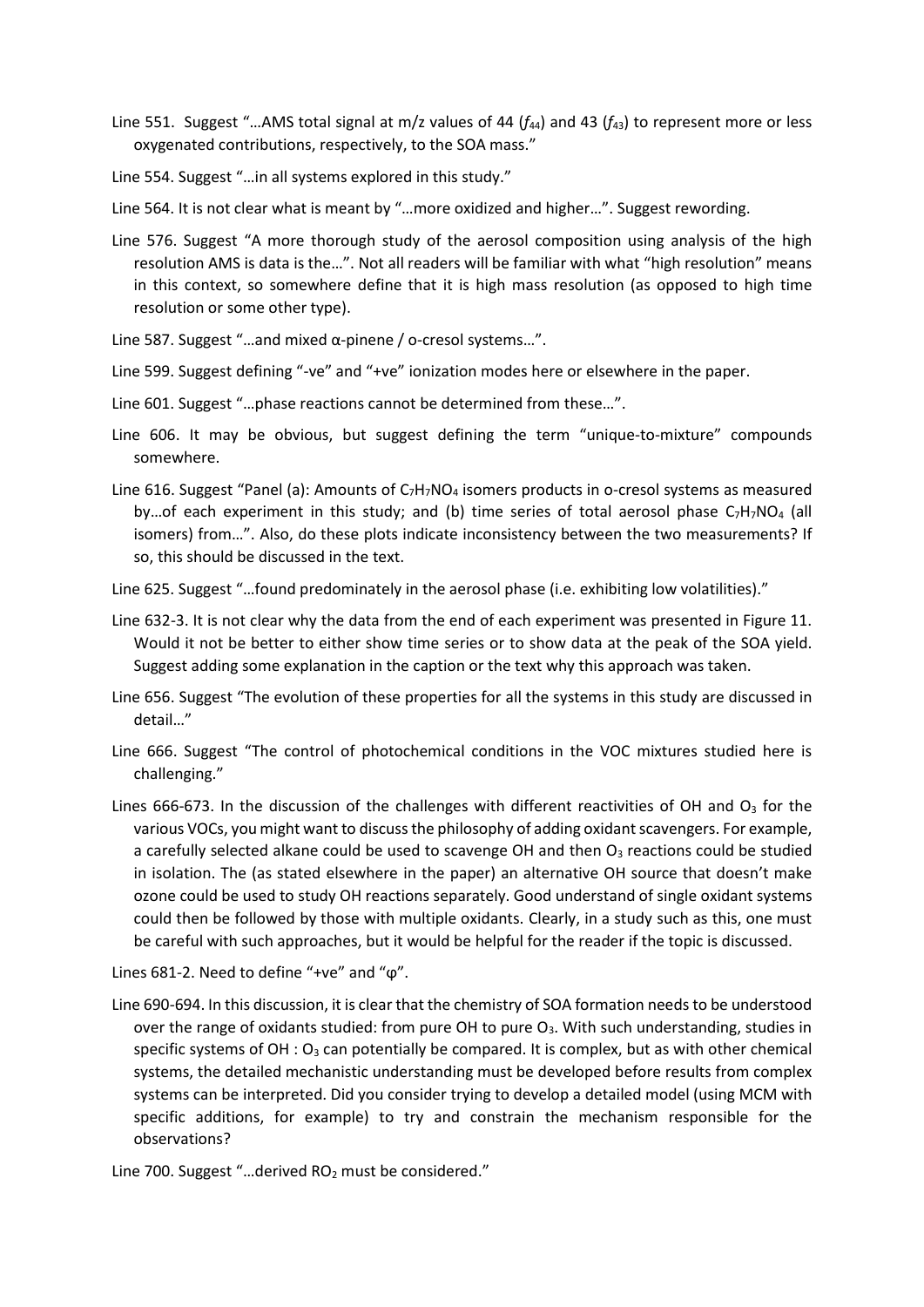Line 702. Suggest "... reaction with  $NO<sub>2</sub>$  can be quite complex."

Page 33 and 34. In the discussion of the complexity of such systems as in this study involving multiple oxidants with reactivities of VOCs toward the oxidants changing with time, it should be recognized and pointed out that oxidants can be measured. Indeed, you have direct measurements of  $O_3$ (albeit with the o-cresol interference) and direct OH measurements are possible. Such measurements seem critical to the success of studies such as the one presented in this paper. There are alternative methods (such as decay of a VOC that only reacts with OH; VOC decay mentioned in line 719) to determine oxidant levels. Also, OH levels can be minimized by addition of compounds that do not affect aerosol yields, such as CO. Thus, it is conceivable that many of the complex issues discussed on these pages could be managed by careful design of experiments, including the addition of further experiments. Additionally, it is conceivable that compounds other than those selected might be better choices for a mixed oxidant system. For example, selection of an aromatic compound with an unsaturated side chain might be a better choice than o-cresol. Perhaps one of the other terpenes with different relative reactivities toward OH and  $O_3$  might be more suitable.

Line 704. Suggest "…the oxidant regime is also complex."

- Lines 705-6. The first part of this sentence is not clear. Why does  $NO<sub>x</sub>$  level affect the reactivity of alkanes toward OH? Suggest rewording to make clearer.
- Line 712. Suggest "…since anthropogenic VOCs seldom exist…"
- Lines 713-4. It is asserted that reduced  $NO<sub>x</sub>$  levels lead to reduced OH levels, but this is not necessarily true. It depends on the how high NO levels are in the first place. It could actually be the opposite that reduction in NO leads to an increase of OH. This argument needs to be reworded or removed. Also, remove the future tense in "This will inevitably lead…". Change to present tense.
- Line 716-7. It is not clear what is meant by the last phrase that states that the VOCs were chosen for their reactivities which leads to their concentrations be of comparable magnitude for mixture reactivities that are comparable. First, "comparable magnitude" is a vague term that is not well defined. It is stated elsewhere that the ratios of VOCs at equivalent OH reactivity are 309:164:400, which implies the ratio of the highest to lowest amount is 2.4. Is this comparable? Second, what does comparable mixture reactivities mean? Does it mean that the sum of the VOC reactivities toward OH (1/k[VOC]) for the binary and ternary experiments are similar to the reactivities for the single compound ones? In any case, suggest rewording the last part of this paragraph.
- Line 721. It is not clear what is meant by "…in the system practice." Suggest rewording.
- Line 722. This sentence has "owing" twice. Suggest rewording. Also as stated earlier, recognize that other methods of ozone measurement exist and could be used for such studies.
- Line 725. It is not clear that it has been demonstrated that the amount of OH in the chamber is adequately constrained. If true, this needs to be discussed in more detail to make the case more clearly. To begin, the term "adequately constrained" needs to be defined.
- Line 730. The limitations due to the offline filter collection and analysis has been mentioned several times. It constrains how low initial VOC levels can be, for example. Are there alternative analytical techniques that could take the place of this approach? Elimination of this constraint would certainly make the experiments easier to design.
- Line 727-743. It seems that employing detailed chemical models might help in the interpretation and design of the conditions and evolution of these experiments. Rather than state something "would like" be the case, specific and quantitative statements could be made. Employing such models is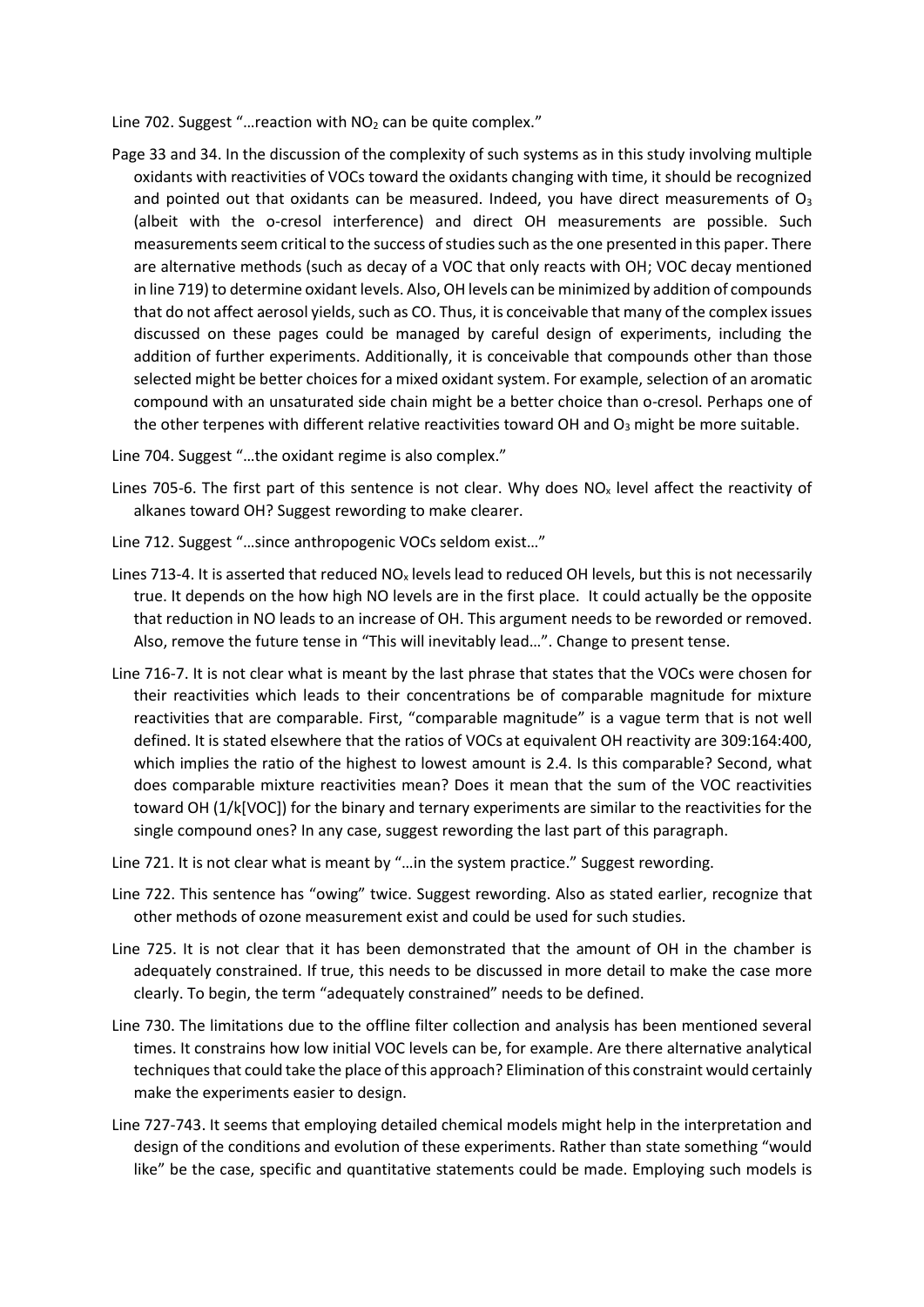still possible even in the post-analysis phase of these experiments, although they could also have been very useful in the initial design of the study.

Line 747. The word "straightforwardly" and elsewhere "straightforward" is used several times. Suggest rewording these sentences. Also, it is not clear how an equation can be easily applied but with consideration of oxidant regime. An equation has inputs and an output. How does this change with "consideration"? Suggest rewording.

Line 751. Suggest "…that the corrections accounting for the loss of particles…".

- Line 759-60. Suggest "…since there are likely significant vapour pressure differences for the products of different chamber experiments and there are also likely dependencies of wall loss rates on species vapour pressures.
- Line 750-764. This discussion is interesting and important for all chamber systems. Are there references to studies that could make this issue more quantitative? Does the EUROCHAMP consortium have information about differences in SOA yields from VOCs in chambers with differing surface-to-volume ratios and wall composition? It seems that this discussion could be more than it is "unquantifiable". Important information may exist that can be used in this study.

Line 765. Need to define "single value yields".

Line 768. Why is "predictions" in quotes?

Line 770. Suggest "…that such predictions are valid." (use present tense)

Line 771. Suggest "…the mixed yield depends on the question…".

Line 775. Suggest "…initial isoprene concentration studied and hence…".

- Line 779. Suggest changing "reference" in this context (the single VOC experiments) to something else (e.g. "base case" or "constraint"). The term "reference" could be confusing since it is used for previous related published papers.
- Line 780. Suggest removing the parenthesis in "…shown in Figure 5b, the…"
- Line 781. Suggest coming up with a term to describe the SOA yield from  $\alpha$ -pinene / isoprene experiments that does not include the change in isoprene concentration, since the normal approach to calculated yield is the ratio of the increase in SOA divided by the decrease in VOC. Developing terminology for this case is preferable to stating "excluding isoprene in the calculations". One could imagine using Y (for yield) with various superscripts or subscripts to indicate the various cases, for example  $Y_{\text{\tiny{pin},iso}}^{\text{\tiny{pun},iso}}$  and  $Y_{\text{\tiny{pin}}}^{\text{\tiny{pun}}}$ , and *pin isop pin isop pin isop pin <sup>Y</sup> <sup>Y</sup>* could (1) indicate the SOA yield from a binary  $\alpha$ -pinene / isoprene system (superscript) using the loss of both compounds in the calculation (subscript), while (2) could indicate the SOA yield from a binary  $\alpha$ -pinene / isoprene system (superscript) using the loss of  $\alpha$ -pinene only in the calculation. Just a thought.
- Line 813. The question of whether the inorganic aerosol mass should be somehow included in the yield is important. Has anyone done multiple experiments (say with α-pinene) under identical conditions with varying amounts and identities of inorganic seeds, perhaps also including different size distributions? This seems to be a critical part of performing such experiments in the laboratory chambers. If such work exists, suggest referring to it here and adjusting the discussion accordingly.

Lines 819-20. Suggest "…composition is an important topic for a future study."

Line 823. Suggest "…chemical composition would provide important…".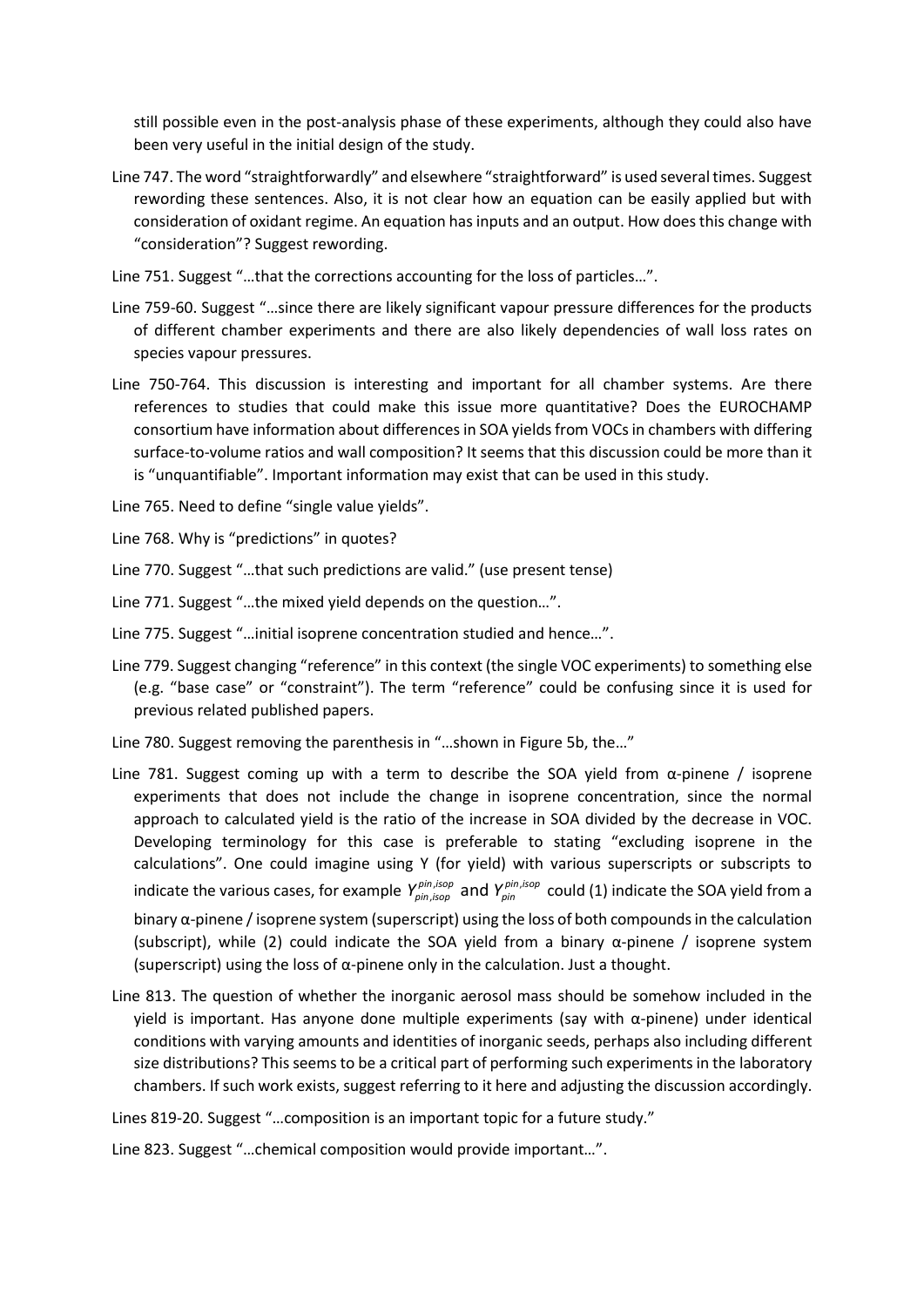- Line 835. It Is not clear what is meant by the phrase "from the beginning of the experiment". Suggest removing it.
- Line 840. In the discussion of which process could form the substances that are observed on the filters collected in ternary experiments, it should also be mentioned that there are known processes of oxidation of surface aerosol substances by gas-phase oxidants, and also condensed-phase chemical oxidation. Addition of one or more references here would be helpful to the reader.
- Line 843. Should the term "ternary" be added to "…only found in the ternary mixed system."?
- Line 846. Remove right parenthesis on "Figure 10a".
- Line 849. Suggest "…there are confounding differences…"
- Lines 851-2. Are there composition data from the FIGAERO-CIMS during the experiments (not just at the end)? If so, consider a way to present these data, too.
- Line 861. Suggest "…which expresses the FIGAERO-CIMS…".
- Line 862. Suggest "…in the mixture and in the single…".
- Line 885. This reviewer does not think the word "certainly" is appropriate here. It is conceivable, possible, and even highly likely that scavengers could influence the oxidation product distribution, but it is not certain until the appropriate experiment has been performed. Suggest rewording.
- Line 886. Suggest "…secondary oxidant formation occurs in the real…". While this is a true statement, it does not necessarily justify that initial mixed VOC experiments must be conducted in mixed oxidant environments. It is better to conduct the mixed VOC experiments with single oxidants first and then graduate to mixed oxidant situations.
- Line 888. It is not true that high peroxide concentrations are required in experiments that use peroxide as an OH precursor. The peroxide can be added constantly to maintain a relatively low steady-state level. This is actually preferred because OH reacts rapidly with hydrogen peroxide. Suggest rewording.
- Line 892. Suggest "...may increase the OH :  $O_3$  ratio such that the OH reaction pathways dominate...".
- Line 897. The statement "…maybe more suited to targeted laboratory studies than to chamber experiments" is confusing since chamber studies are target laboratory studies. Suggest different wording for "targeted laboratory studies" such as "flow tube kinetic studies" or something similar.
- Line 904. This sentence is confusing because it uses "resolution" and "temporally resolved" together. One needs to be clear whether resolution refers to temporal or mass resolution (as in mass spectrometry). Suggest rewording.
- Line 906. Suggest "…reactor experiments to study multiple steady states…". The authors should also consider more detail in what is meant by multiple steady states, along with references.
- Line 909. Suggest "…thought it should be recognized that oxidation and SOA formation occur during…".
- Line 910. It is not clear what is meant by "mixed night-time oxidation by  $NO<sub>3</sub>$ ". Also, suggest "...should be considered" instead of "should not be forgotten."
- Line 915. Suggest "…to their interpretation, several important observations…"
- Line 917. It is not clear what is meant by "photochemical trajectory". Suggest defining somewhere with discussion to amplify its importance in the present study.